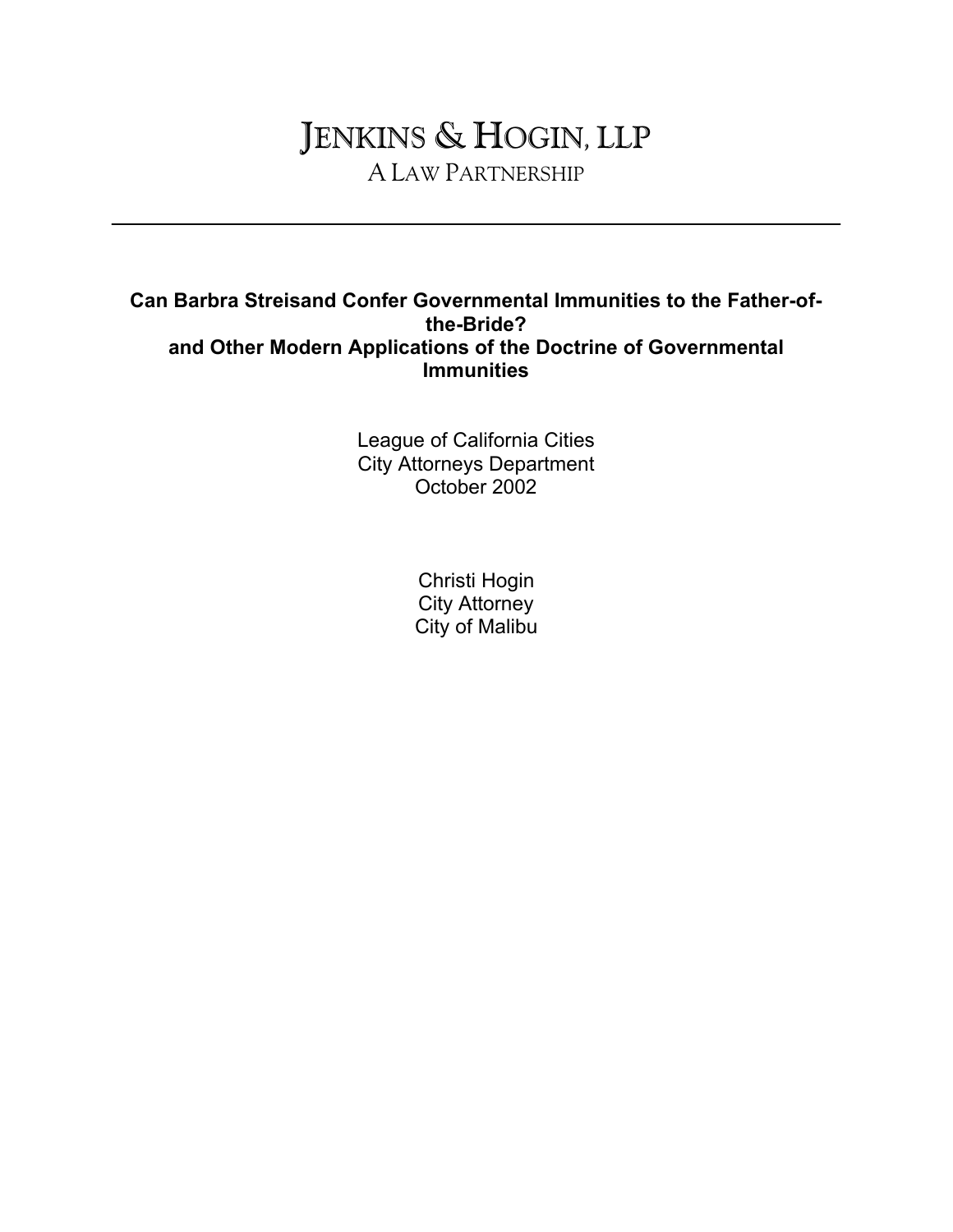Can Barbra Streisand Confer Governmental Immunities to the Father-of-the-Bride? and Other Modern Applications of the Doctrine of Governmental Immunities

The doctrine of "governmental immunity" limits local control over land use regulation by exempting property owned or leased by other governmental entities; the doctrine should be narrowly applied in order to promote orderly planning and maximize the ability of a local government to control the character of its community. The land use projects of other governmental entities generally are exempt from the local government's building and zoning laws – but not always. After a quick survey of the law in this area, this paper addresses three recent examples which tested the limits of "governmental immunities:" (1) the first is the *Streisand Center* case in which a state agency argued that anything it does to raise funds is exempt from local zoning as long as the proceeds are used for a governmental purpose; (2)the second is the *Topsail* case in which the court was asked not to include water "treatment" in a statutory exemption for "the location or construction of facilities for the production, generation, storage, or transmission of water;" and (3) the third is the *Saratoga* case which asks whether a 5000-seat, spectator-oriented, athletic stadium is exempt from local regulation as a "classroom facility."

### **Legal Background**

**1. When the Government is Acting Governmentally, It Enjoys Sovereign**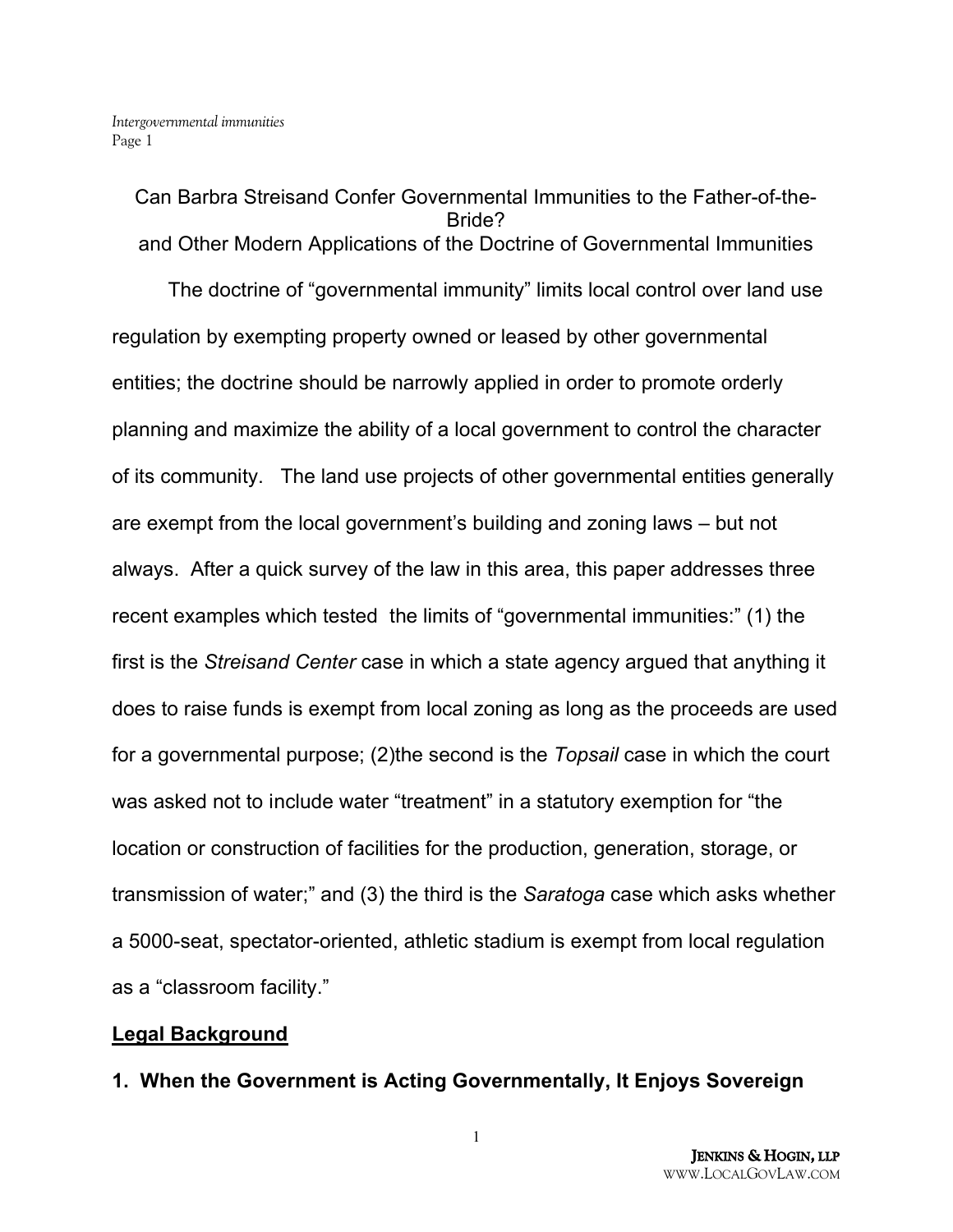#### **Immunity**

When the state is conducting a sovereign activity, it is immune from local building and zoning regulations, unless the state consents to such regulation. In *City of Orange v. Valenti,* 37 Cal.App.3d 240, 244 (1994), the court held that the city's parking requirements for "public uses" was inapplicable to the state's unemployment insurance office located in a privately-owned building in which the state leased space. "When the state engages in such sovereign activities as the construction and maintenance of its buildings (and leasing of the building is no different), it is not subject to local regulations unless the Constitution says it is or the Legislature has consented to such regulations. (*Hall* v. *City of Taft, supra*, 47 Cal.2d 177, 183; *County of Los Angeles* v. *City of* 

*Los Angeles, supra*, 212 Cal.App.2d 160, 165)." The **University of California** enjoys governmental immunity where it is constructing improvements for educational purposes. *Regents of the University of California v. City of Santa Monica*, 77 Cal.App.3d 130 (1978)<sup>1</sup> (holding that in view of the virtually plenary powers of the regents in the regulation of affairs relating to the university and the use of property owned or leased by it for educational purposes, it was not subject to municipal regulation and that the regents in constructing improvements solely for educational purposes were exempt from local building codes and zoning

<sup>&</sup>lt;sup>1</sup>Note that Santa Monica is a charter city and the court found that fact irrelevant with respect to the applicability of sovereign immunity.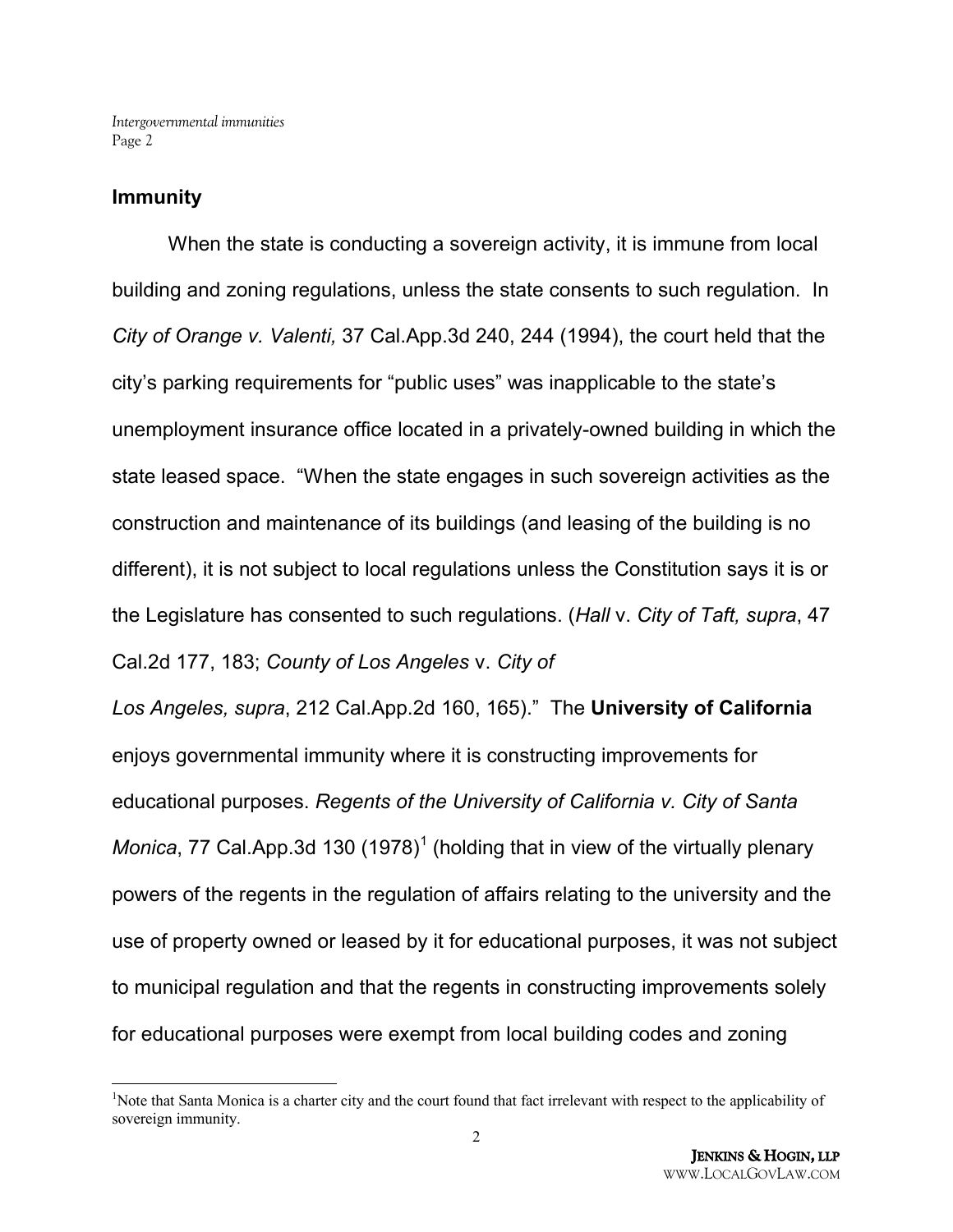regulations, and were also specifically exempt from payment of local permit and inspection fees by statute, Gov. Code §§ 6103.6 and 6103.7.) The **Southern California Rapid Transit District** also enjoys sovereign immunity (because it is an entity of the state) and the court has held that local general plans are inapplicable to its projects. *Rapid Transit Advocates v. Southern California Rapid Transit District,* 185 Cal.App.3d 996, 1002 (1986).

## **2. Notwithstanding the Occasional Clown, the Government Is Not A Three-Ring Circus**

The state is immune for its own activities but it cannot automatically transfer its immunity from local ordinances to all who use state-owned land. In *Board of Trustees v. City of Los Angeles*, 49 Cal.App.3d 45 (1975), the question was whether a circus leasing the Devonshire Downs property in Northridge, owned by the California State University, was subject to Los Angeles' zoning regulation. The court found that the circus had no relation to the "governmental function of the university" and held that the university's immunity did not pass to a lessee using the property for private commercial purposes. *Id* at 50. In other words, when the circus rents state-owned property, conducting a circus does not become a "governmental function" insulated from the reach of local zoning and building laws.

In *Regents*, the Supreme Court expressed these canons of statutory

3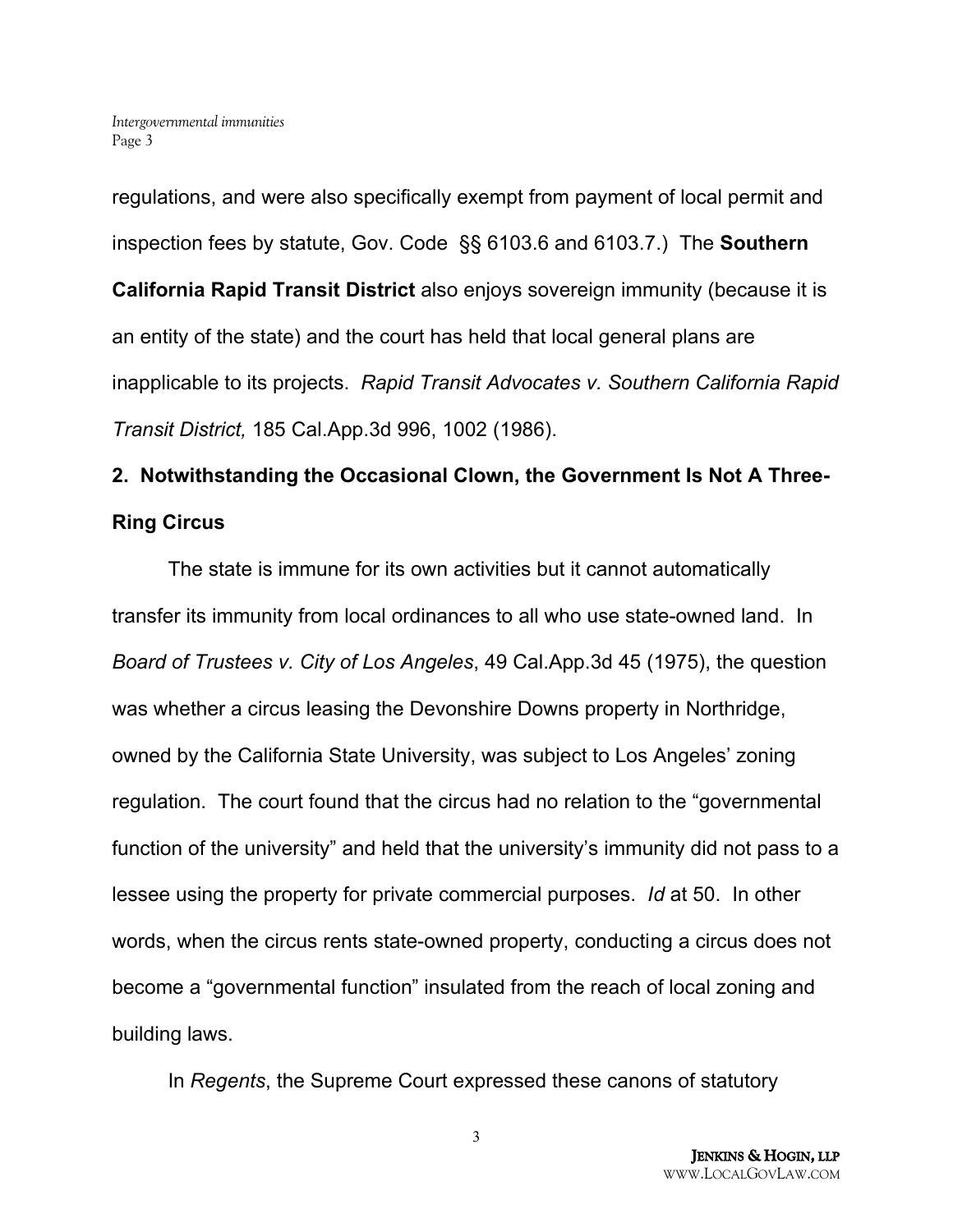construction with respect to the activities of the University and the purpose of the governmental immunities doctrine:

". . . [I]n the absence of express words to the contrary, neither the state nor its subdivisions are included within the general words of a statute. [Citations.] But this rule excludes governmental agencies from the operation of general statutory provisions only if their inclusion would result in an infringement upon sovereign governmental powers. "Where . . . no impairment of sovereign powers would result, the reason underlying this rule of construction ceases to exist and the Legislature may properly be held to have intended that the statute apply to governmental bodies even though it used general statutory language only." (*Hoyt v. Board of Civil Service Commrs.* (1942) 21 Cal.2d 399, 402 . . . .)' (*City of Los Angeles v. City of San Fernando* (1975) 14 Cal.3d 199, 276-277.)"

*Regents, supra,* at 536. *See* Ops. Cal. Atty. Gen. (1992) (concluding that University of California is not bound by the provisions of the Subdivision Map Act when it constructs for-sale on-campus homes as part of a program to provide faculty housing); *Compare with* 72 Ops.Cal.Atty.Gen 119 (1989) (determining that a University-operated pharmacy was subject to the licensing, inspection, and disciplinary provisions of the Pharmacy Law as administered by the California State Board of Pharmacy. The Pharmacy Law was found to specifically apply to state governmental agencies and as a health regulation, "is unquestionably at the core of the State's police power." (*Kelly v. Johnson* (1976) 425 U.S. 238, 247.)

Ten years after the *Regents* case, the Attorney General was asked whether the immunity from local regulation enjoyed by the state in its use of the State Fairgrounds in Sacramento (commonly known as the Cal Expo site) was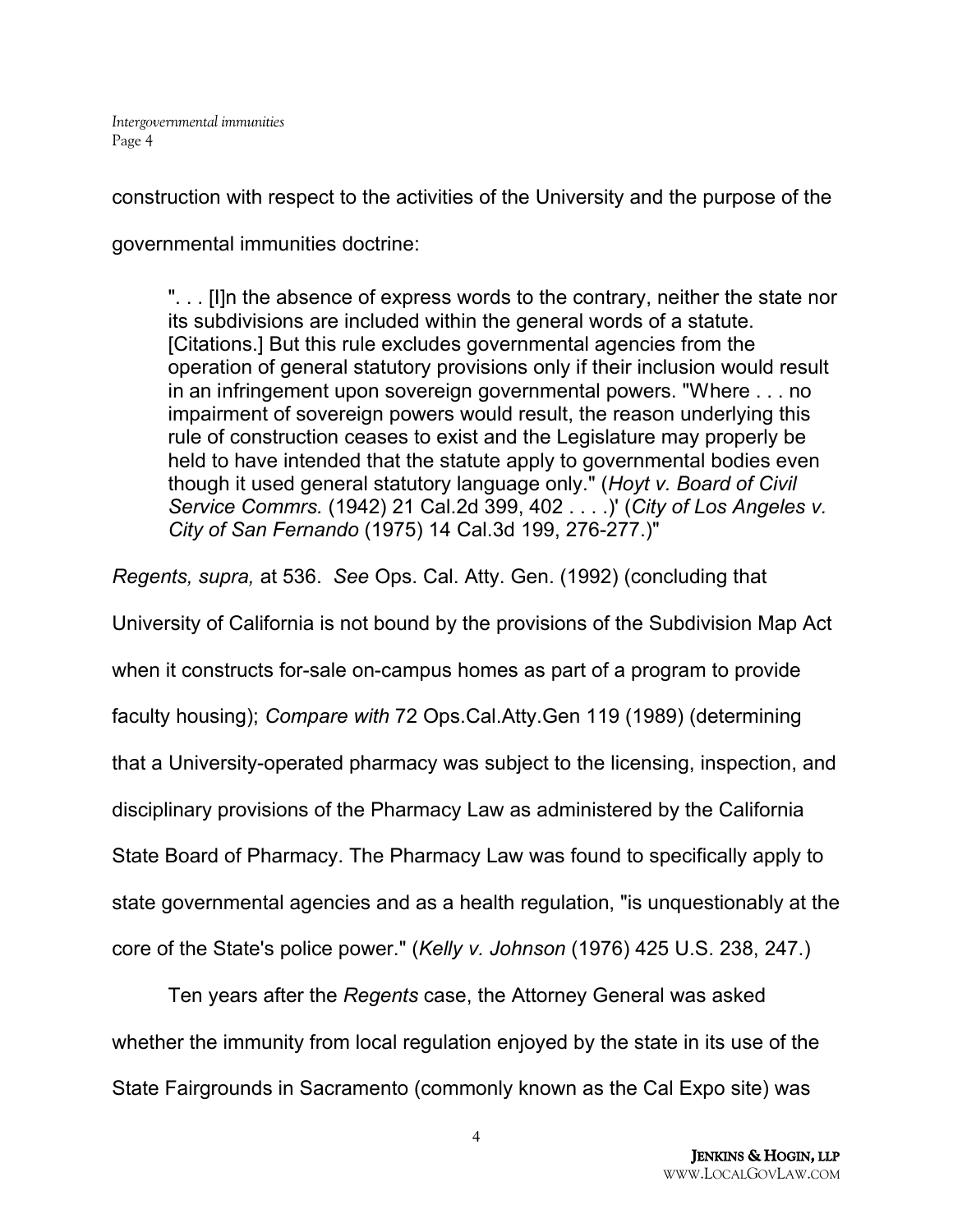transferred to a private developer leasing the land. The Attorney General opined

that the State's immunity from local zoning regulations cannot be transferred if

the sole government purpose of the lease is to raise revenue for the agency:

If the use of the property furthered the purposes of the Board of Directors to conduct a state fair (other than merely to raise revenue), the private development would be exempt from local building and zoning regulations. If the private development was solely for the private purposes of the developer, local building and zoning ordinances would apply.

56 Ops. Cal. Atty. Gen. 210, 121 (1985).

## **3. The State May Consent to Local Regulation – And in Certain Instances**

#### **Has**

Governmental immunity may be waived by statute. *Hall v. City of Taft*, 47

Cal.2d 177, 183 (1956); *Bame v. City of Del Mar,* 86 Cal.App.4th 1346, 1358

(2001). Government Code Sections 53090-53095 provide the broadest statutory

consent to local regulations. Section 53091(a) provides that "local agencies"<sup>2</sup>

are subject to local zoning and building laws.

"Government Code Section 53091 evinces a legislative intent to vest in cities and counties control over zoning and building restrictions, thereby strengthening local planning authority."

<sup>2</sup>Government Code Section 53090 reads as follows: As used in this article: (a) ""Local agency"" means an agency of the state for the local performance of governmental or proprietary function within limited boundaries. ""Local agency"" does not include the state, a city, a county, a rapid transit district whose board of directors is appointed by public bodies or officers or elected from election districts within the area comprising the district, or a district organized pursuant to Part 3 (commencing with Section 27000) of Division 16 of the Streets and Highways Code.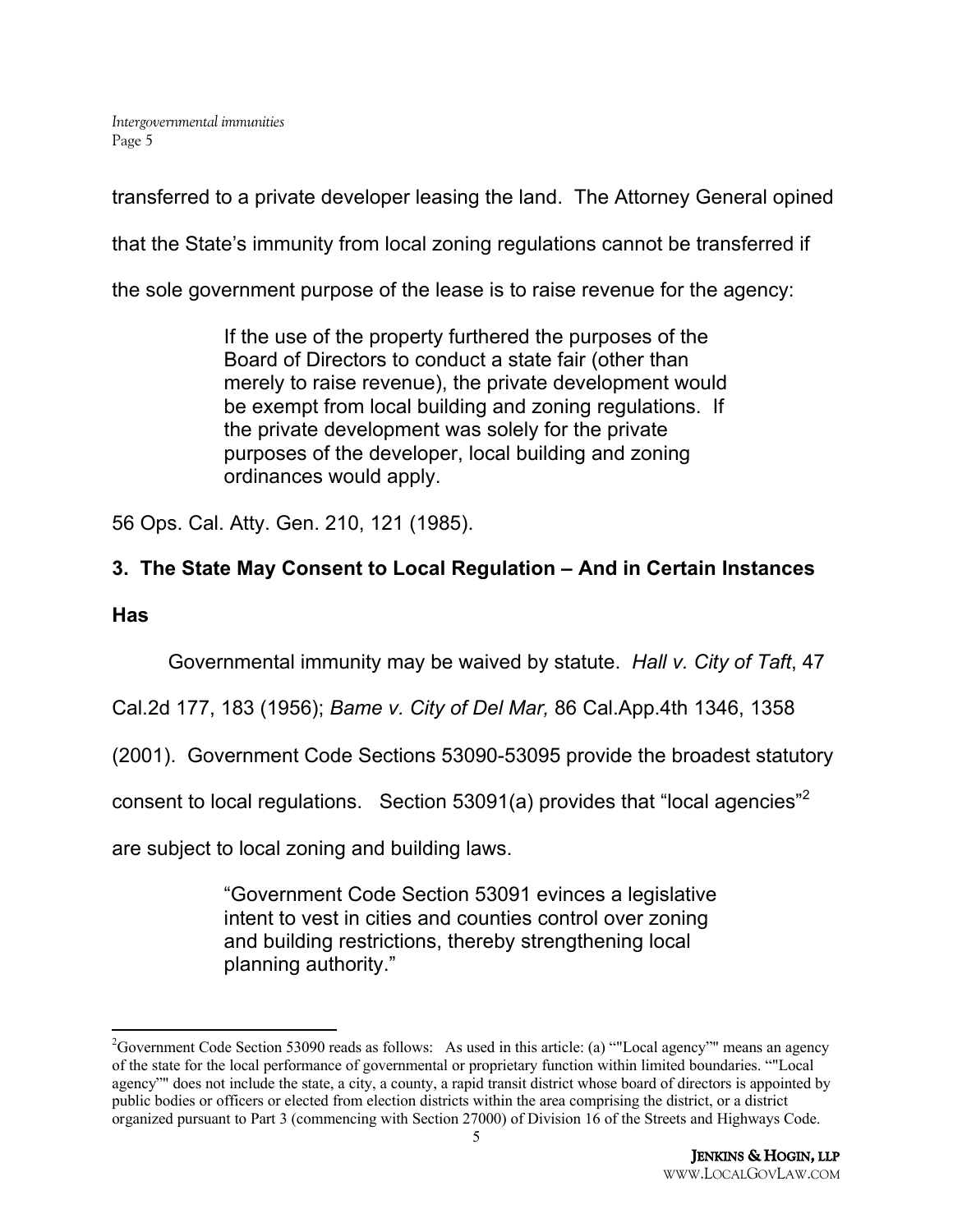*City of Lafayette v. East Bay Municipal Utility Dist.*, 16 Cal.App.4th 1005, 1013

(1993). This statute contains several specific exemptions; however, these

statutory exemptions are narrowly interpreted by courts. *Id.* at 1017.

"These statutes reflect a determination that in general the interests served and benefits gained by local regulation of state agencies outweigh any interference such regulation may have on the functions performed by those agencies."

*City of Santa Cruz v. Santa Cruz City School Bd. of Educ.*, 210 Cal.App.3d 1, 6

(1989) (holding that District could exempt itself from local zoning regulations to

replace lights on school's athletic field because the field served an important

educational function at the high school).<sup>3</sup> *See also City of Santa Clara v. Santa* 

*Clara Unified School District*, 22 Cal.App.3d 152, 158, fn 3 (holding that utility

district could not exempt itself from zoning regulations with respect to

construction of new service center and concluding that Section 53090 was

intended to subject state projects to thorough review and zoning requirements

imposed by local government).

Subsections (b) and (c) of Section 53091 create special exceptions for school districts and water/electrical energy utilities, aspects of which are

discussed below in the *Topsail* and *Saratoga* examples. First, however, the

<sup>&</sup>lt;sup>3</sup>In an unpublished decision, one justice of the Sixth District indicated in a concurring opinion that he believed that *Santa Cruz* case was wrongly decided and that the lights were "nonclassroom facilities." *See City of Saratoga v. West Valley-Mission Community College Dist*. Slip Op. Cal.App. 6 Dist.,2002. May 24, 2002, unpublished decision (petition for review pending, Cal. S. Ct. No. S108105).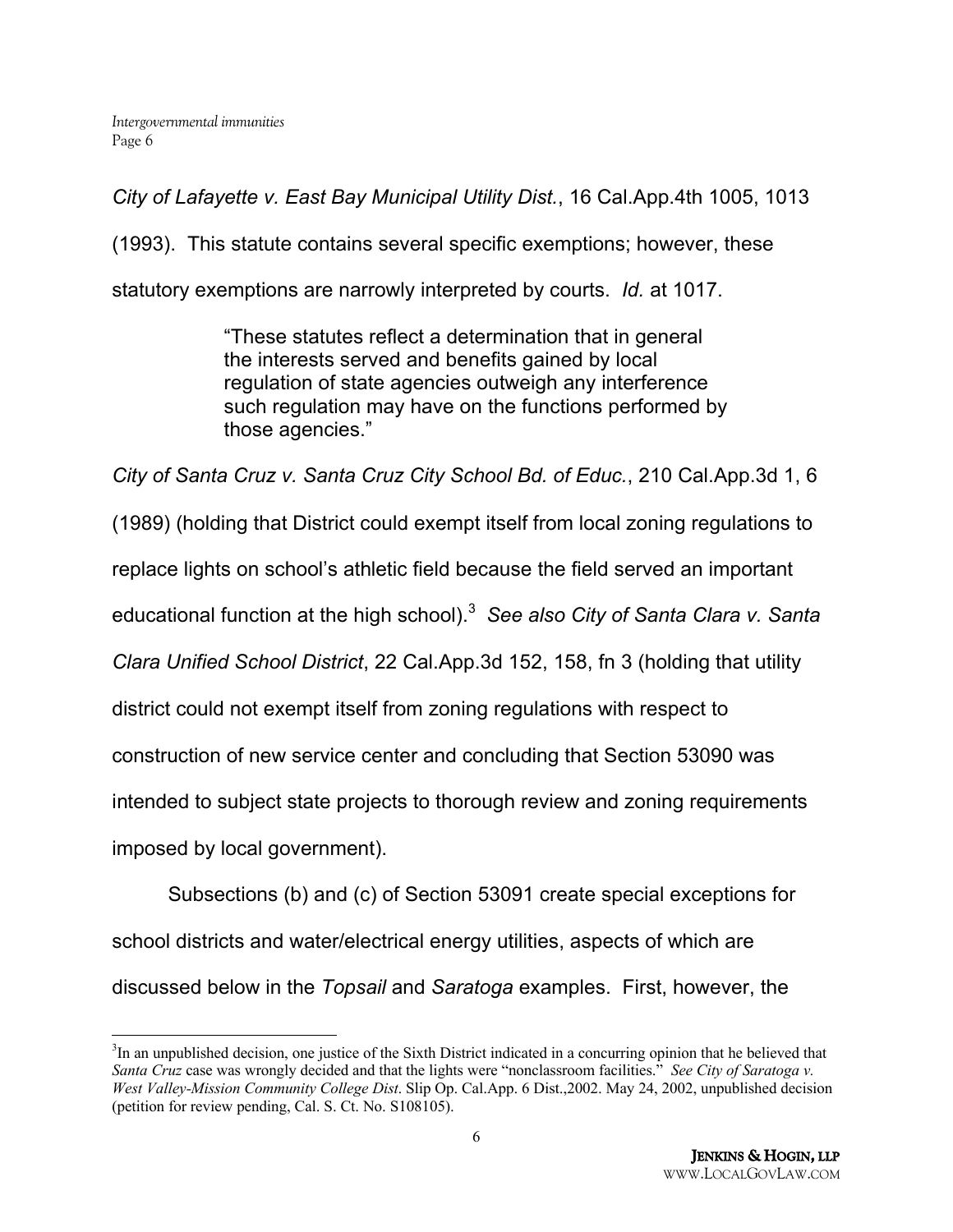*Streisand Center* case raised the issue of whether an agency was a "local agency" and whether governmental immunity extends to lessees of state property, when the state is leasing the property as part of a plan to generate revenue to support the state agency's work.

#### **Streisand Center case – Malibu's Own Graceland**

Barbra Streisand's beautiful (former) home is located in the Ramirez Canyon neighborhood in Malibu California. It is a luxurious 22-acre estate. The home is located at the end of a narrow road that winds up the Canyon. Ramirez Creek meanders its way across the property. As is typical of a canyon in Malibu, it is an area plagued by wildfires and floods. There are about 50 homes in the Canyon whose sole access in and out is Ramirez Canyon Road. The entire area has been designated an Environmentally Sensitive Habitat Area. It is zoned Rural Residential and commercial uses are prohibited.

In 1993, Streisand gave the property to the Santa Monica Mountains Conservancy. The Conservancy is a state agency formed by special legislation (Public Resources Code § 33000, et seq.) to acquire and maintain open space resources in the Santa Monica Mountains. The Conservancy accepted the gift and the State made it clear that no money from the State general fund would be used toward the upkeep of the property. So, the Conservancy decided to go into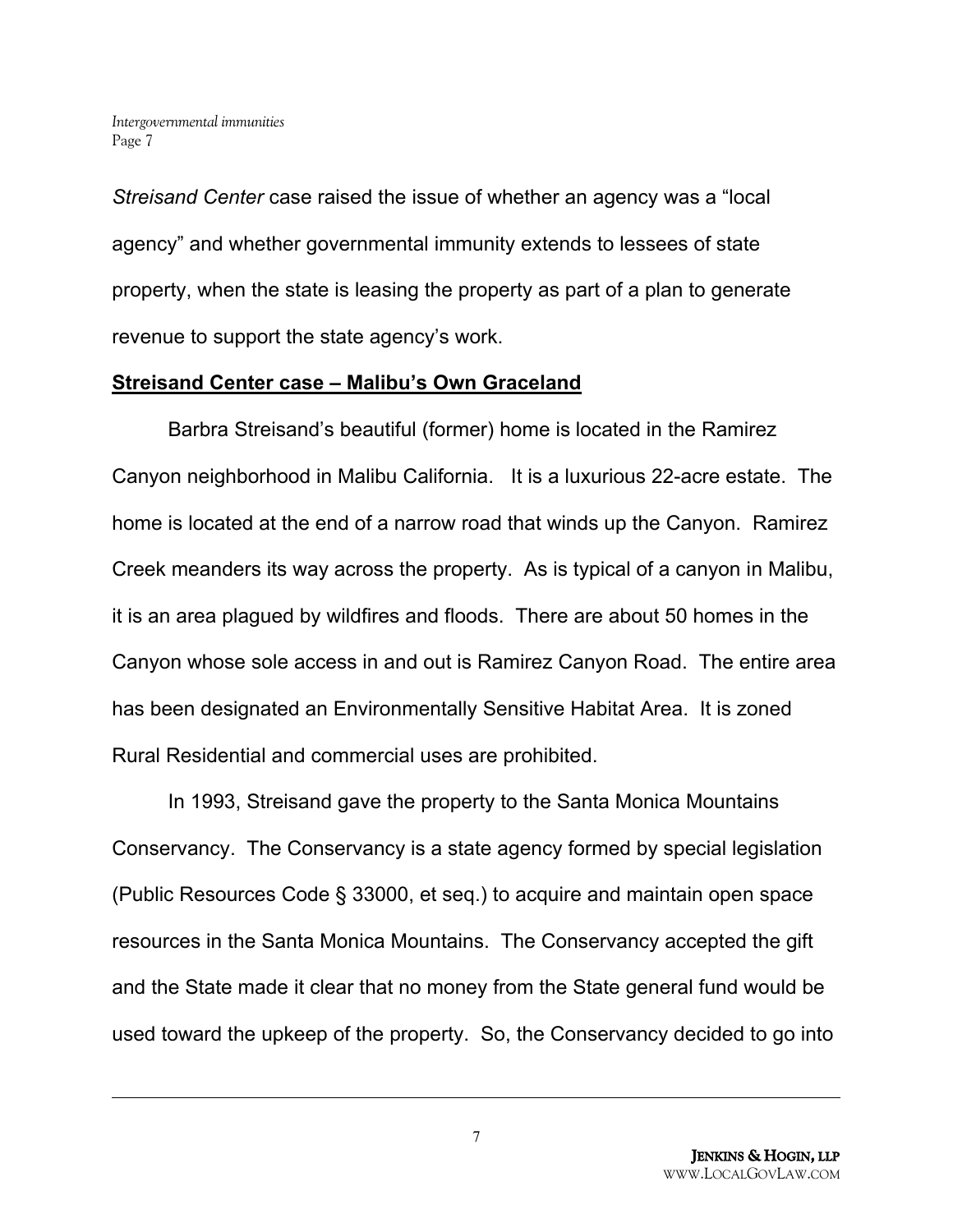the hospitality business and turned the estate into a wedding hall (rumor is that was complete with the opportunity for the newlyweds to spend that first night in you-know-who's former bedroom). From the perspective of the local officials, the effort was shameless and from anyone's perspective it was a great financial success. Event after event brought car after car up that hill. Catering trucks and live band equipment became a regular part of a weekend's activity up in Ramirez Canyon. Once a pattern emerged, the problem was diagnosed as unpermitted commercial activity in a residential zone.

The City Attorney exchanged letters with the Attorney General (see attached) in which the State evoked the doctrine of sovereign immunity to justify its money-making venture. The state's position was this: There was no state funding for the Center, $4$  so in order to finance the cost of operating the Santa Monica Mountains Conservancy's offices, which had been newly relocated there, and to keep up the vast (and formerly private) estate, it was necessary to lease the site for private events. This was part of the Conservancy's "strategic plan" to raise funds to support the property because the Conservancy's executive director had determined that the property must be "self-supporting." The Conservancy hired its own in-house wedding planner (perhaps the only wedding planner in the

<sup>&</sup>lt;sup>4</sup>Originally the property was donated to be the "Streisand Center for Conservancy Studies" and it was to be used as a "retreat and research center for advanced academic and applied studies directed toward solution of the most pressing conservation and natural eco system management problems." Soon after acquisition, however, the Conservancy moved its offices into the house and the resident scholar quit. After that, aside from offices, the property was just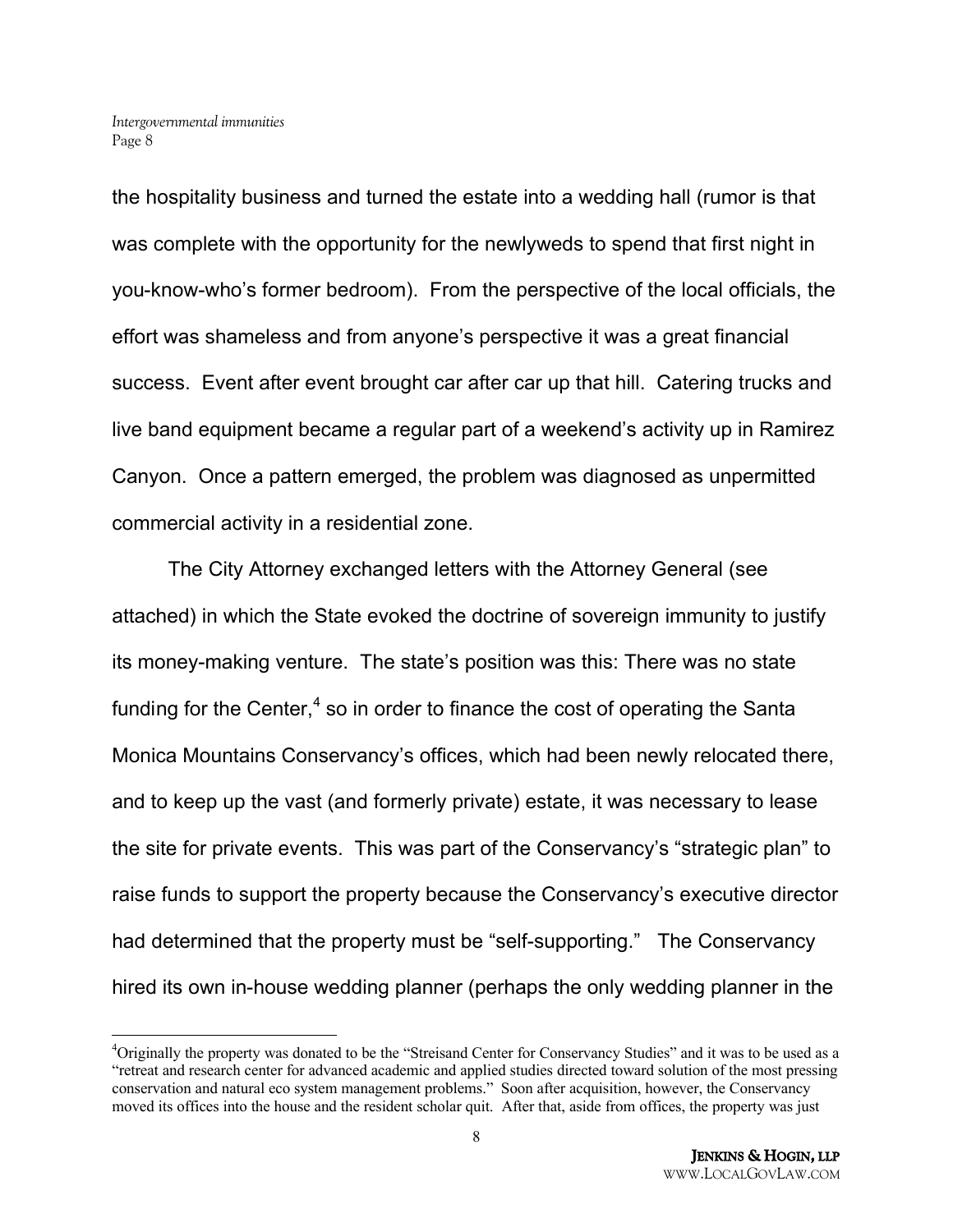State's employ), advertised widely, and started raking in revenue. The City's zoning ordinance allowed 6 such events per year if a temporary use permit were first obtained. So, in the Attorney General's view, if the father-of-the-bride rents a wedding hall run by the state, he is cloaked in governmental immunity and therefore unaccountable to local zoning laws. If he had held the wedding in the house next door, he would be required to obtain a permit from the City, prepare a valet parking plan and satisfy noise restrictions. The Conservancy rejected all efforts to resolve the dispute and claimed sovereign immunity. The Conservancy claimed that its regular (and pricey) tours (which include an elegant tea) provide important public access to recreational opportunities. (See attached *LA Times* article). Malibu had its own little Graceland.

The City sought declaratory relief, injunction and abatement of a nuisance against the Conservancy for illegally operating a commercial venture in a residential zone and for failing to obtain permits for temporary events. The trial court granted the Conservancy's motion for summary judgment, holding that the conservancy is not a "local agency" for the purpose of the state statute consenting to local zoning laws, and exempting the Conservancy from Malibu's zoning ordinance by virtue of its sovereign immunity.

The Second District Court of Appeal both reversed and avoided all the

used only for weddings, bar mitzvahs and Tea Tours. The "think tank" never did not materialized.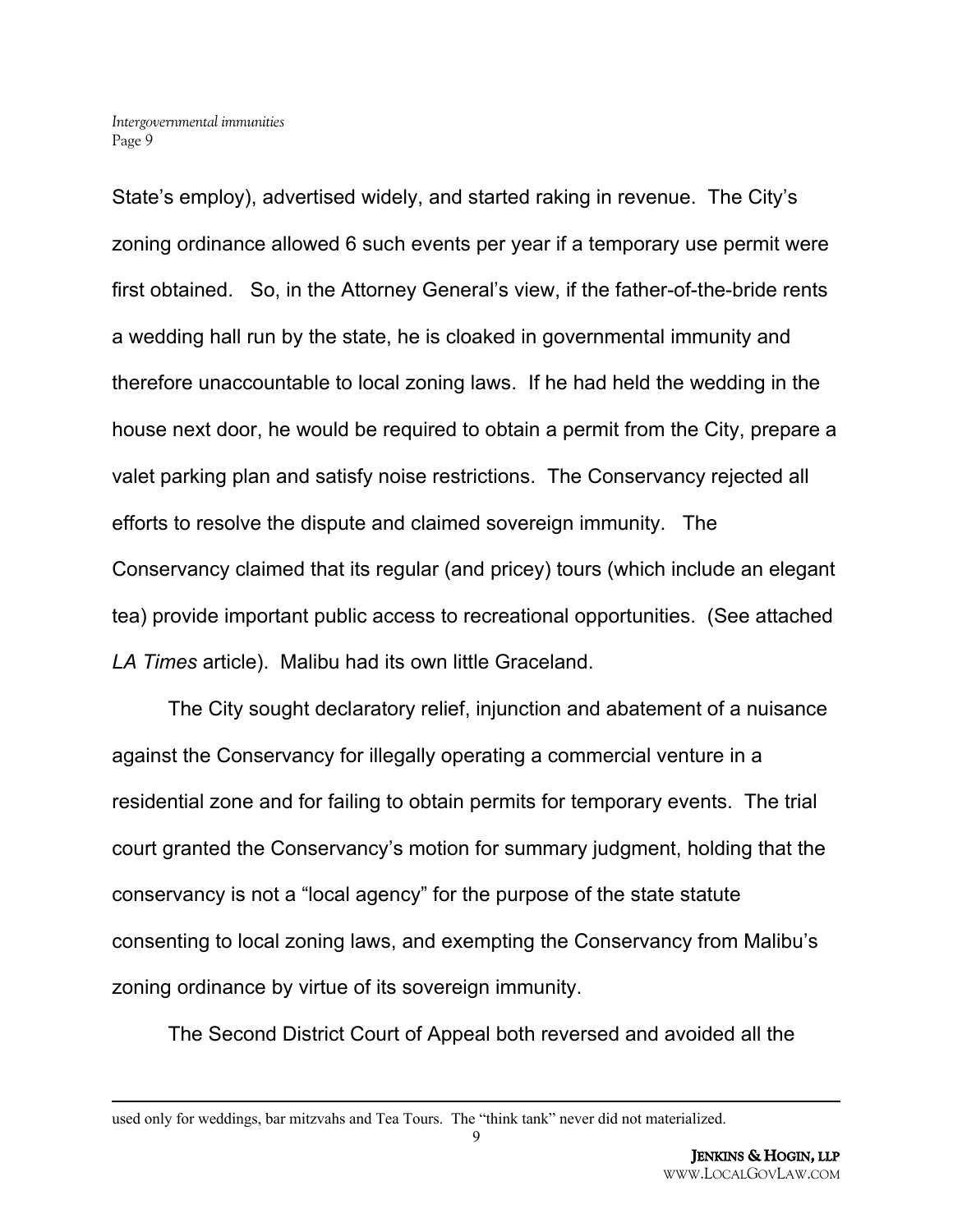hard issues. The appellate court reiterated an earlier court's characterization of the law regarding which local agencies are subject to which local regulations as "a tangle of prohibitions and exceptions, lacking in a single articulable principle." *City of Malibu v. Santa Monica Mountains Conservancy,* 98Cal.App.4th 1379 (2002) (*citing City of Santa Cruz v. Santa Cruz School Bd. of Educ., supra,* 210 Cal.App.3d at 7). Then the court declared that it need not determine whether the Conservancy was a "local agency" within the meaning of Government Code Section 53090 because the statute creating the Conservancy contained its own consent to local regulation at Public Resources Code Section 33008. There the court reprints *in italics no less* in its opinion the magic words:

> *Nothing in this division shall supersede or limit a local government's exercise of the police power derived from any other provision of existing law or any law hereafter enacted.*

*City of Malibu, supra,* at 1384. With that, the court systematically rejects all the Conservancy's protests that an interpretation of that statute which preserves local zoning authority will inevitably thwart the mission of the Conservancy.<sup>5</sup> The Conservancy filed what the court termed a "fervid" petition for rehearing (*City of Malibu, supra,* at 1386), which was denied. The California Supreme Court

<sup>5</sup>By which mission I believe the Conservancy meant preserving open space in the Santa Monica Mountains rather than holding weddings at Streisand's former residence. Local zoning authority would thwart the latter (unless the Conservancy were prepared to limit this activity to those permitting under Malibu's temporary use ordinance) but obviously not the former, as the Conservancy is always free to buy land and do less with it than what may be permitted under the local zoning ordinance.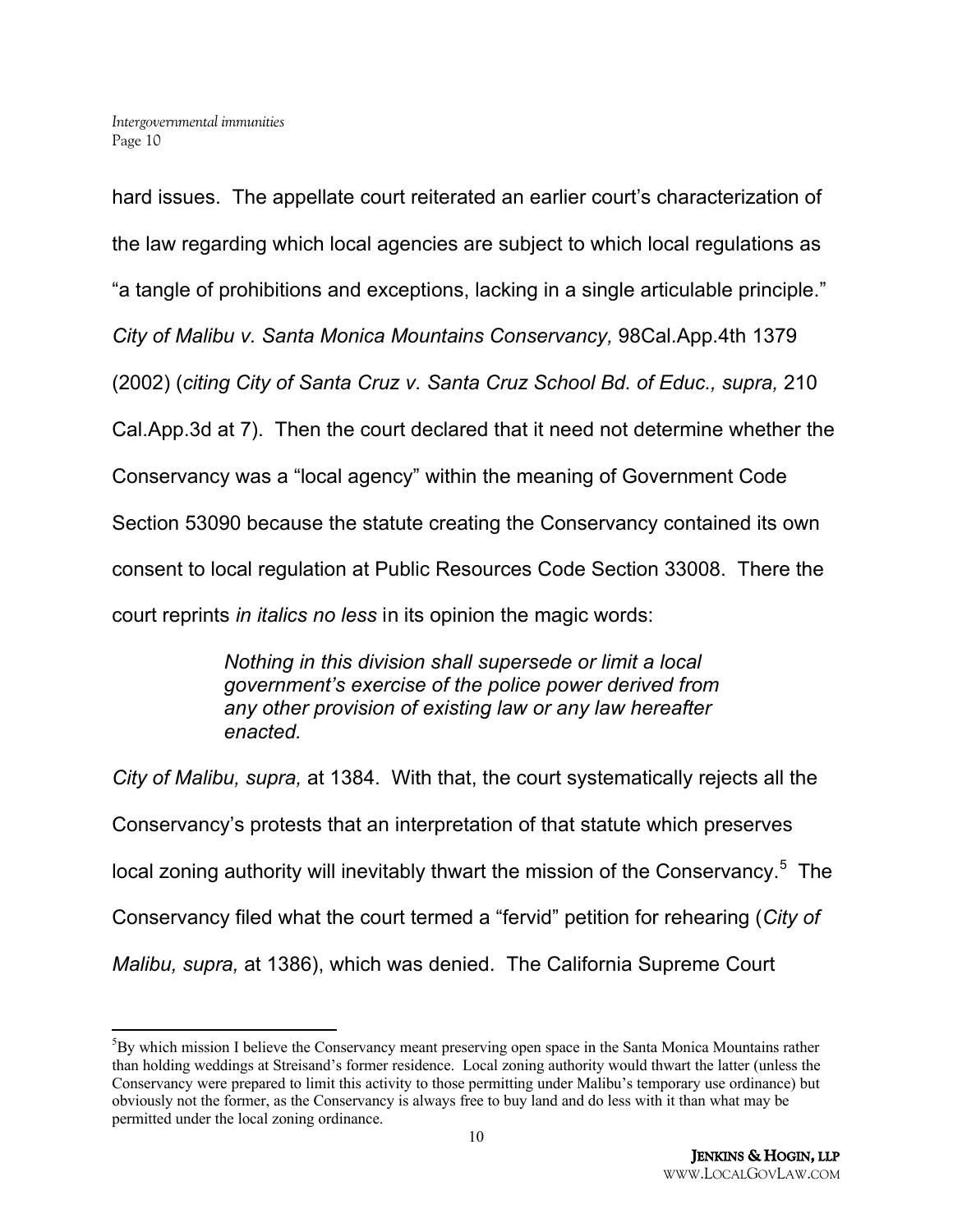denied the Conservancy's petition for review on August 14, 2002 and the case is now final.<sup>6</sup> The *City of Malibu* case wholeheartedly endorses the importance of the role of local government in planning and demonstrates a meaningful effort to preserve local control in the face of a state agency's eagerness for autonomy. Unfortunately, while the case was intended to address issues of sovereign immunity and application of the statute consenting to local zoning for "local agencies" of the state, the decision ultimately rests on the interpretation of a statute applicable only to the Santa Monica Mountains Conservancy.

# **The** *Topsail* **Case – You Can Lead A Horse to Water But You Don't Have To Treat It On the Spot**

Soquel Creek Water District (SCWD) purchased a lot in a four-parcel, single-family residential subdivision where it sought to construct a well along with a treatment plant to remove contaminants from the extracted ground water. When the County of Santa Cruz refused to apply its building and zoning ordinances to the proposed project, the homeowners association representing owners of the other three parcels in the subdivision filed suit. SCWD claimed exemption from local building and zoning ordinances under Government Code § 53091. That section reads, in pertinent part:

...Building ordinances of a county or city shall not apply to the location or construction of facilities for the production, generation,

<sup>&</sup>lt;sup>6</sup>The City of Malibu was also represented by Dick Terzian, Bannan, Green, Frank, & Terzian LLP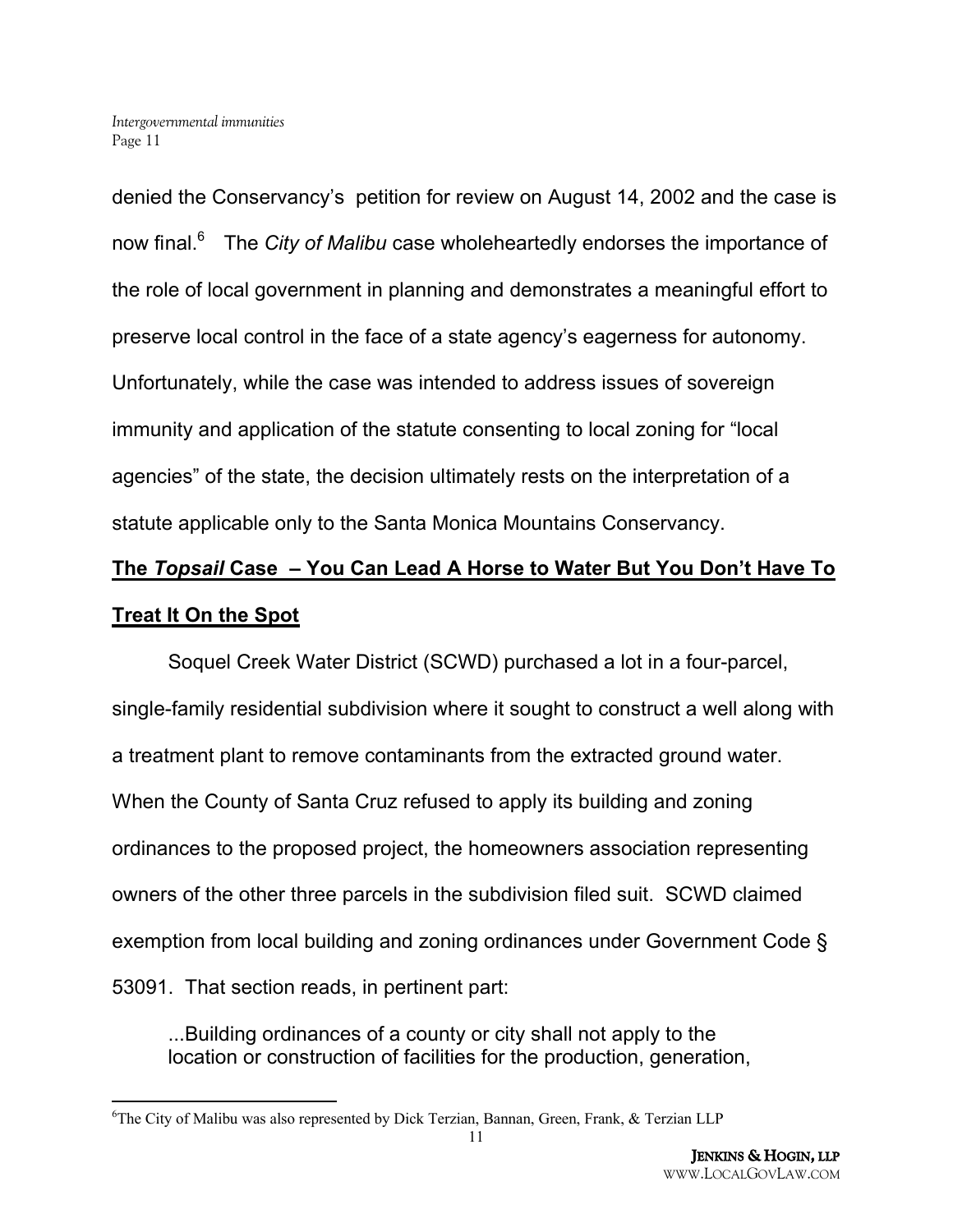storage, or transmission of water, wastewater...

...Zoning ordinances of a county or city shall not apply to the location or construction of facilities for the production, generation, storage, or transmission of water....

At the time of this writing, the case is pending before the Supreme Court and briefing is underway as this paper is written. The Court of Appeal decision is reported at *Topsail Court Homeowners Ass'n v. County of Santa Cruz*, 95 Cal. App.4th 835 (2002) and the California Supreme Court's decision is not likely until 2003.

Noting that the Legislature failed to exempt "treatment" facilities in section 53091, the Sixth District Court of Appeal applied standard rules of statutory construction and concluded ( correctly, I think) that it was the court's duty court to construe strictly the statutory exceptions. Because only a liberal interpretation of the language would have permitted the court to conclude that the section 53091 exemptions included water treatment facilities, the court rejected the water district's position.

The potential implications of a reversal in this case are enormous. If the Supreme Court accepts the SCWD's position, there would be no mechanism to prevent water districts from placing large facilities wherever they choose. While SCWD relies heavily on the argument that co-location of wells and treatment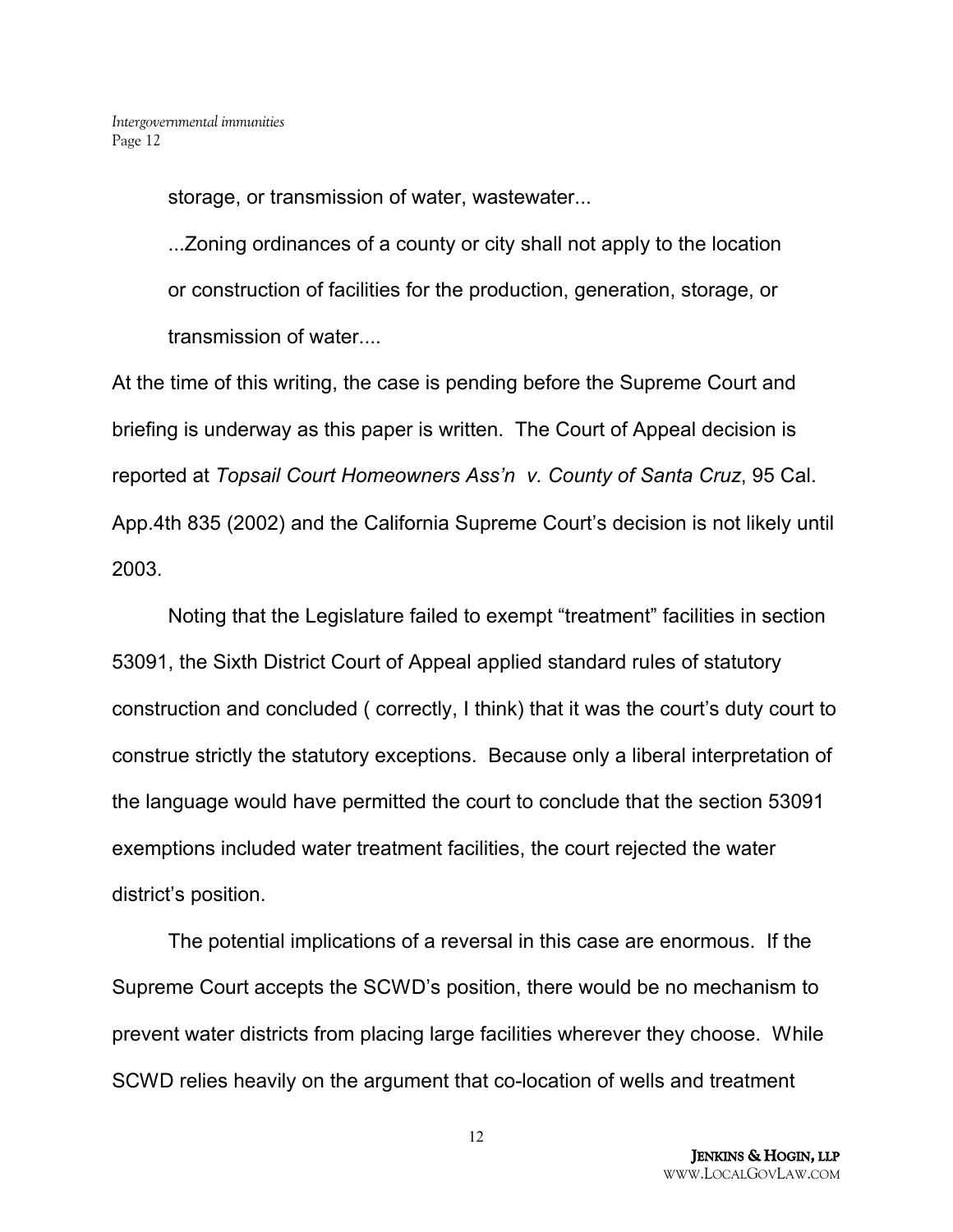facilities is an economic necessity, a blanket exemption would not only afford districts the opportunity to co-locate such facilities, but would also allow for the construction of large facilities in any area, regardless of economic, aesthetic, land-use compatibility and the other considerations which underlie the local planning process.

The attached amicus brief argues: (1) that the statutory construction urged by SCWD would require an expansion of the language beyond what the Legislature logically intended; (2) that the construction of section 53091 urged by SCWD would lead to absurd results and run contrary to established principles of statutory construction; (3) that the Legislature has not indicated that water treatment facilities must be placed in the most cost-efficient location at the expense of the local government's authority to formulate and implement its own land use policies; (4) that SCWD's economic efficiency argument is illusory; and (5) that the legislative history demonstrates the Legislature's intent to reinforce local zoning control through the adoption of section 53091.

Once again the importance of the *Topsail* decision is the reaffirmation of the local government's role in local planning and the reluctance of the courts to read broadly the exceptions to the statute consenting to local regulation for the state's "local agencies."

13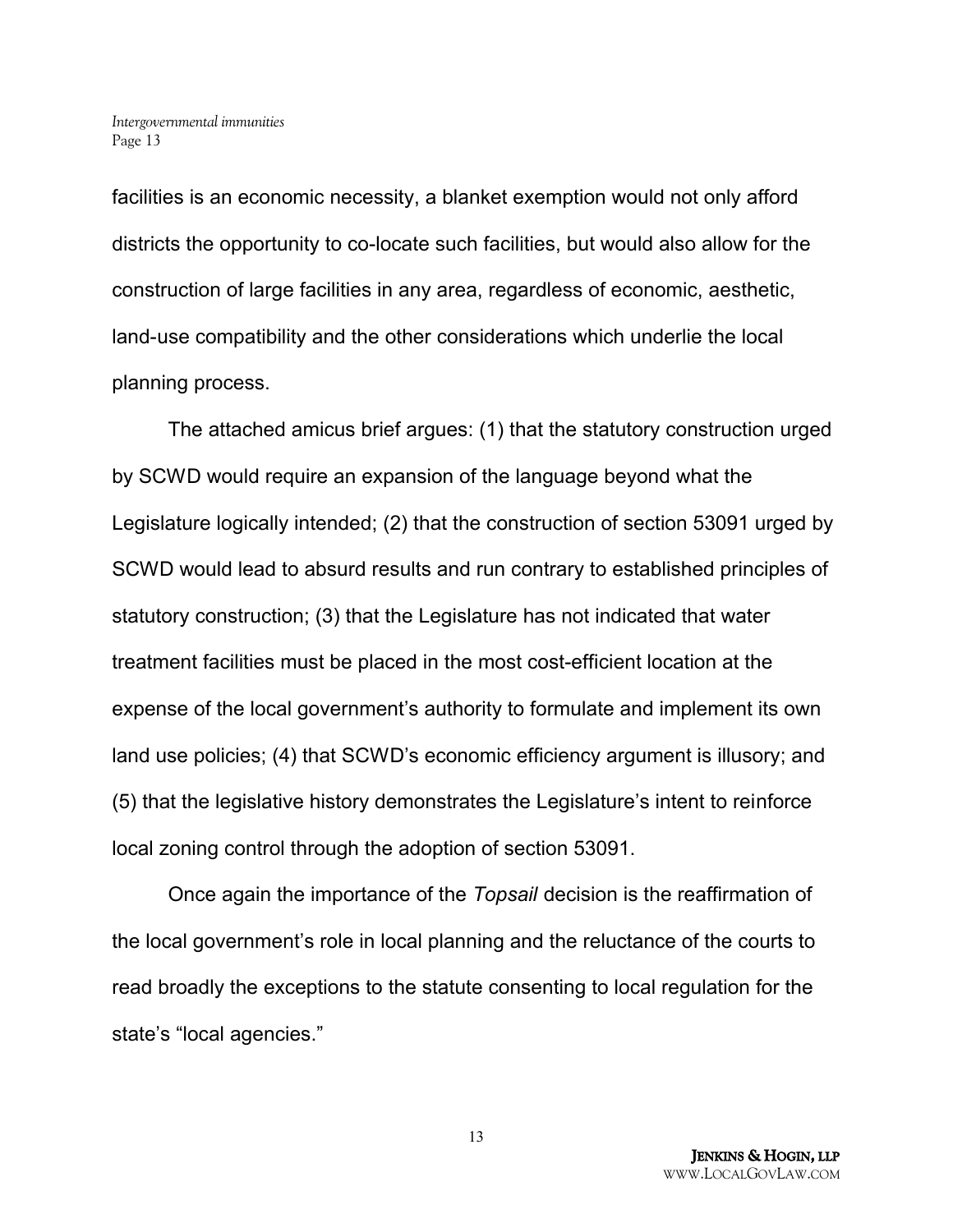### **Saratoga and the Quest for Class Size Reduction**

West Valley College ("WVC") is located on a 143-acre parcel owned by West Valley-Mission Community College District. WVC's campus lies entirely within the City of Saratoga. For over thirty years, the District has desired to construct an athletic stadium on the WVC campus and the City has steadfastly opposed such a stadium.

WVC is located in a neighborhood that has been zoned for residential housing since before the establishment of the college. In 1966, the District applied to the City for a conditional use permit to construct and operate a college within the residential neighborhood. The application included plans for an athletic stadium for intercollegiate events. The application led to considerable controversy regarding the compatibility of the college campus, and in particular a stadium, with the surrounding residential neighborhood. Ultimately, the City allowed the college campus; however, it specifically precluded the proposed stadium.

14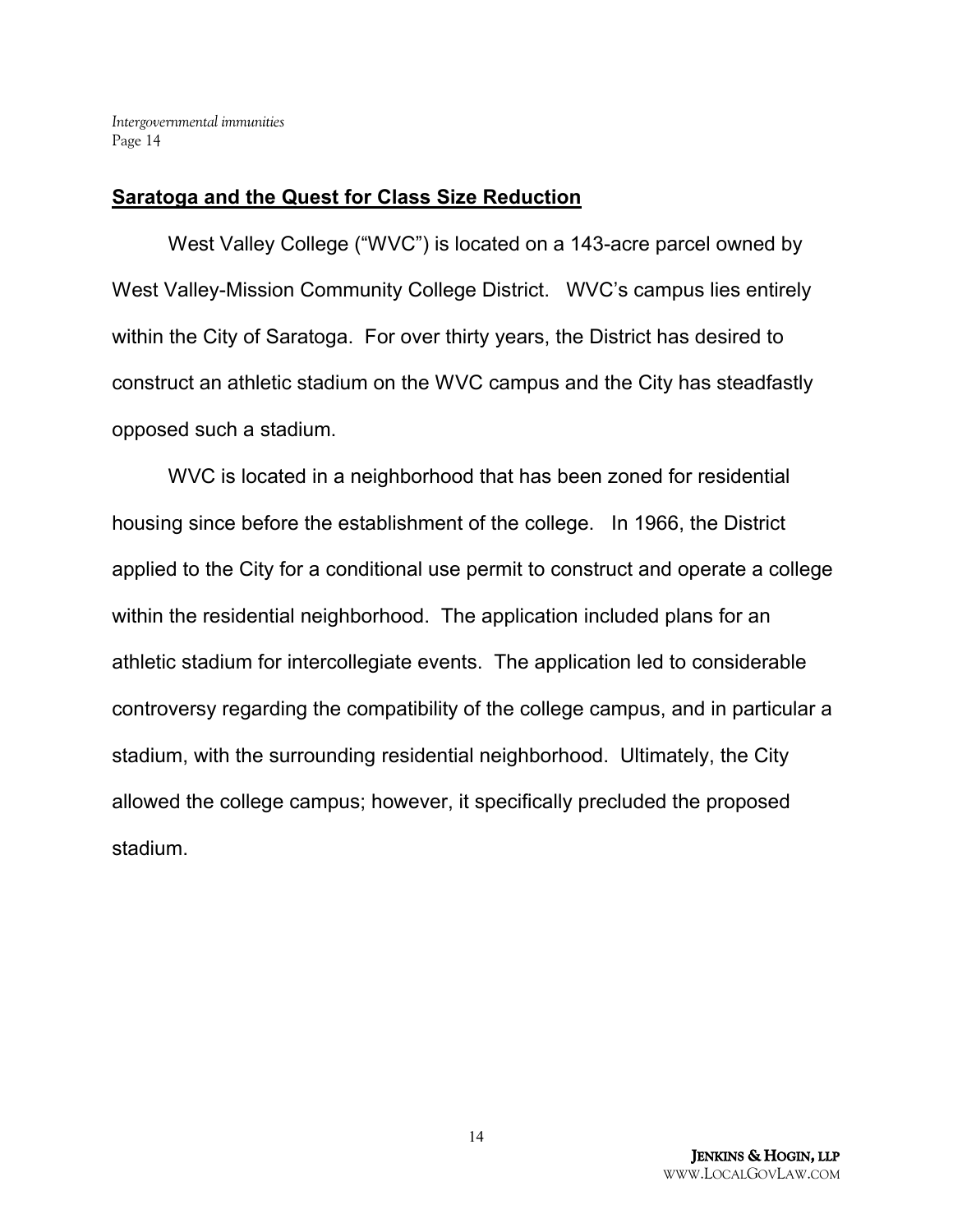The City recognized the possibility that the District could, under thenexisting provisions of Government Code section 53094, exempt itself from local zoning ordinances and thus exempt itself from the City's prohibition of an athletic stadium at WVC. Saratoga residents recognized this possibility as well and a local citizens group (West Valley Taxpayers and Environmental Association of Saratoga) sponsored legislation to prevent permanently the District from building an athletic stadium at WVC, by prohibiting the District from exempting itself from the City's zoning ordinances with respect to the athletic stadium. The City joined Saratoga residents in supporting this legislation to limit school districts' authority to override local zoning ordinances for the construction of nonclassroom facilities, including athletic stadiums. The legislation amended section 53094 to prohibit school districts from exempting any nonclassroom facilities from local zoning regulation.

Thereafter, the District determined that its 5,000-seat stadium was not a "nonclassroom facility" and it adopted a resolution exempting itself from local zoning regulations. The resolution read in part as follows:

> WHEREAS, the District desires to construct at the College an outdoor stadium facility (hereinafter "Facility") in which to conduct intramural or intercollegiate sporting events, other intercollegiate or intramural events, athletic or otherwise, and other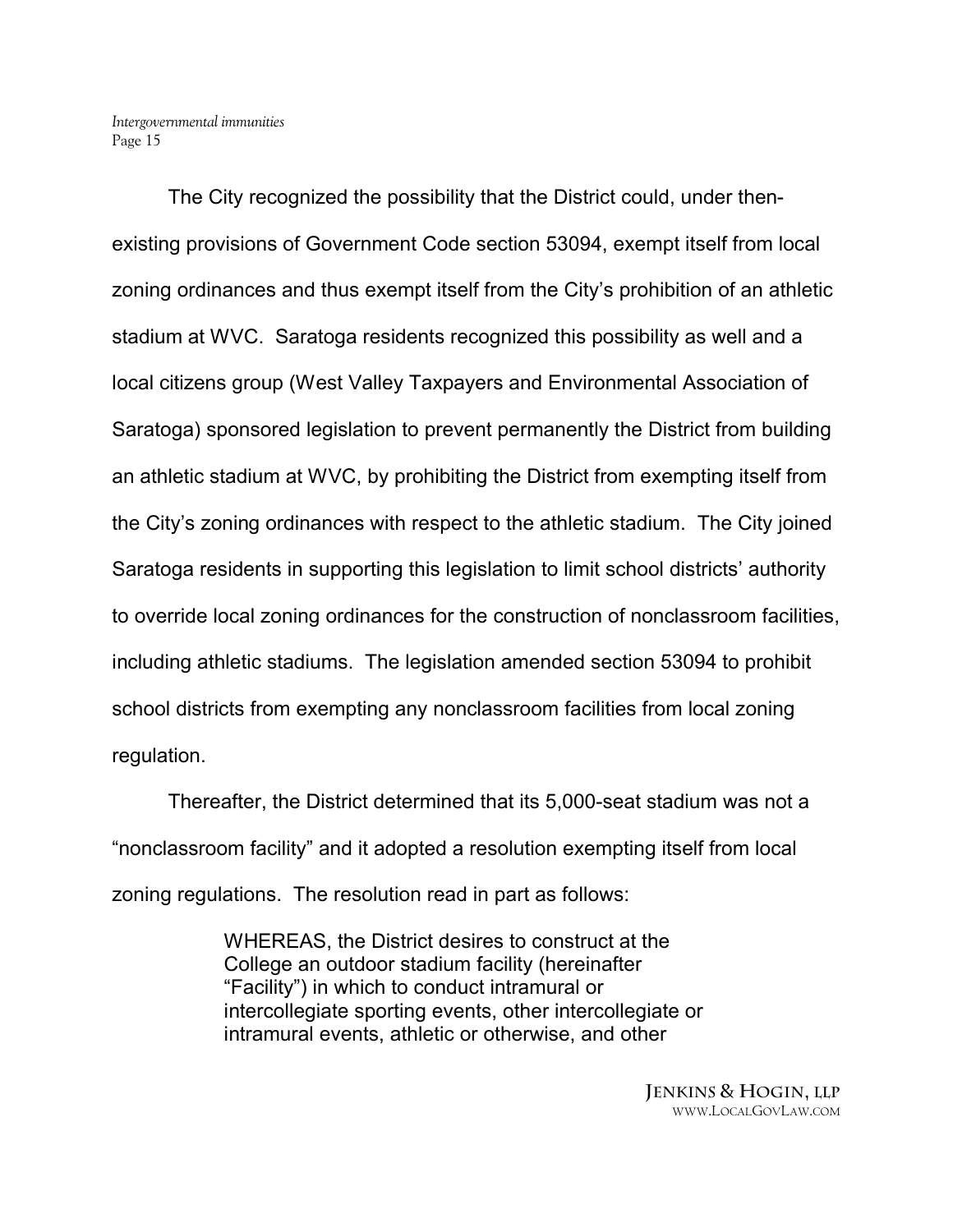. . . .

events. The Facility shall be designed to seat no more than 5,000 people (although the final design to be approved by the District may allow for seating of less than 5,000 people) and include, among other amenities, some or all of the following permanent or temporary features: seating, amplified public address and speaker systems, scoreboards, outdoor lighting (including lights, poles and standards), ticket booths, restrooms, concession stands, and other spectator-oriented accessory structures or other such features;

NOW, THEREFORE, BE IT RESOLVED, that pursuant

to the authority of the provisions of California

Government Code § 53094 and any applicable

California decisional law, including but not limited to City

of Santa Cruz v. Santa Cruz City Schools Board of

Education (1989) 210 Cal.App.3d 1, the Board of

Trustees of the District has in the past and now hereby

reaffirms its intention to render inapplicable to the

development and use of any of the facilities of the

College (except for "nonclassroom facilities") used for

purposes of student instruction and related and

incidental uses, including but not limited to its football

field, its track and field area, its related sport facilities,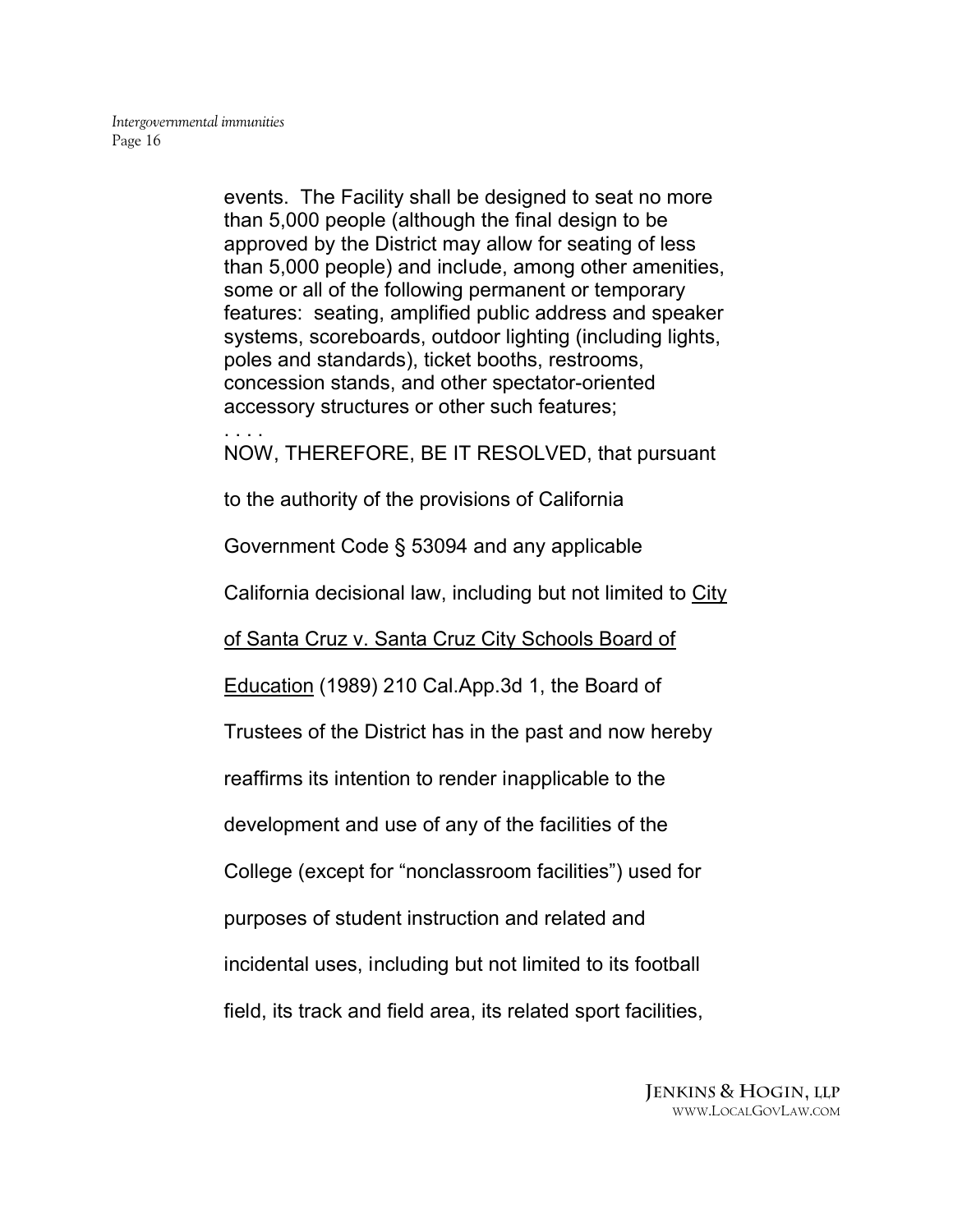and any and all improvements to and surrounding its football field, its track and field area and its related sports facilities used for such purposes, to the greatest extent permitted by such authority, and, specifically inapplicable to the development and use of the Facility, with reference to all existing municipal or county zoning ordinances or codes and any permits or petitions arising therefrom made by the City of Saratoga or the County of Santa Clara . . . .

In an unpublished decision, the Sixth District held that the legislative history of former section 53094 unambiguously reflects legislative intent to preclude a school district from exempting an athletic stadium from a zoning ordinance. Under the statute, "nonclassroom facilities" are subject to local zoning regulations without exception. Although *City of Santa Cruz v. Santa Cruz City School Bd. of Education*, 210 Cal.App.3d 1 (1989), held that a school district could exempt itself from zoning regulation for the purpose of replacing fixtures on the athletic field because the field was a "classroom facility," the Sixth District engaged in a detailed review of the legislative history and concluded that the phrase "classroom facilities" was specifically intended to exclude athletic fields.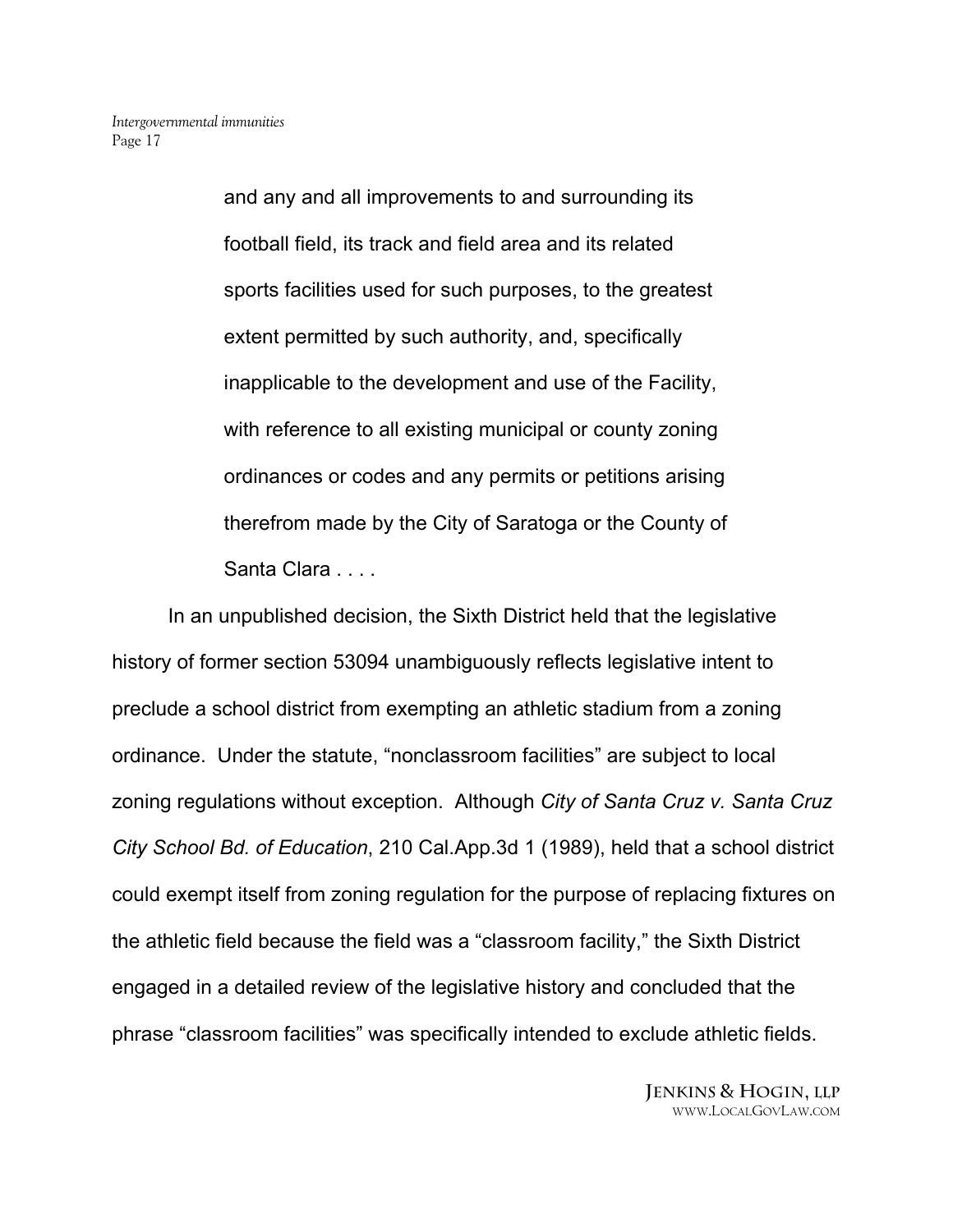The three-judge panel produced three concurring opinions. The main opinion concluded that the legislative history of former section 53094 clearly reflects that the 1976 amendment of section 53094 was intended to preclude the District from exempting its proposed "athletic stadium" from Saratoga's zoning ordinance. In fact, Saratoga sponsored the legislation specifically to accomplish this purpose. Since it is obvious that the Legislature intended its use of the term "nonclassroom" facilities to include athletic stadiums, and there is no support for any contrary construction of the statutory language, the District's proposed athletic stadium is a "nonclassroom facility" within the meaning of former section 53094 and therefore may not be exempted from the City's zoning ordinance. In a concurring opinion, another justice wrote that he found that the West Valley College stadium to be a nonclassroom facility, but concluded that the memorial field at Santa Cruz High (the subject of the *City of Santa Cruz* field lighting case) was a classroom facility used for educational purposes. A third justice flatly stated that he would overrule *City of Santa Cruz* as wrongly decided. This multiplicity of analysis demonstrates the difficulty with the statute. Three judges managed to agree on the application of the statute to the West Valley College stadium but, 12 years after it was decided, could not agree on its application of the statute to the memorial field at Santa Cruz High.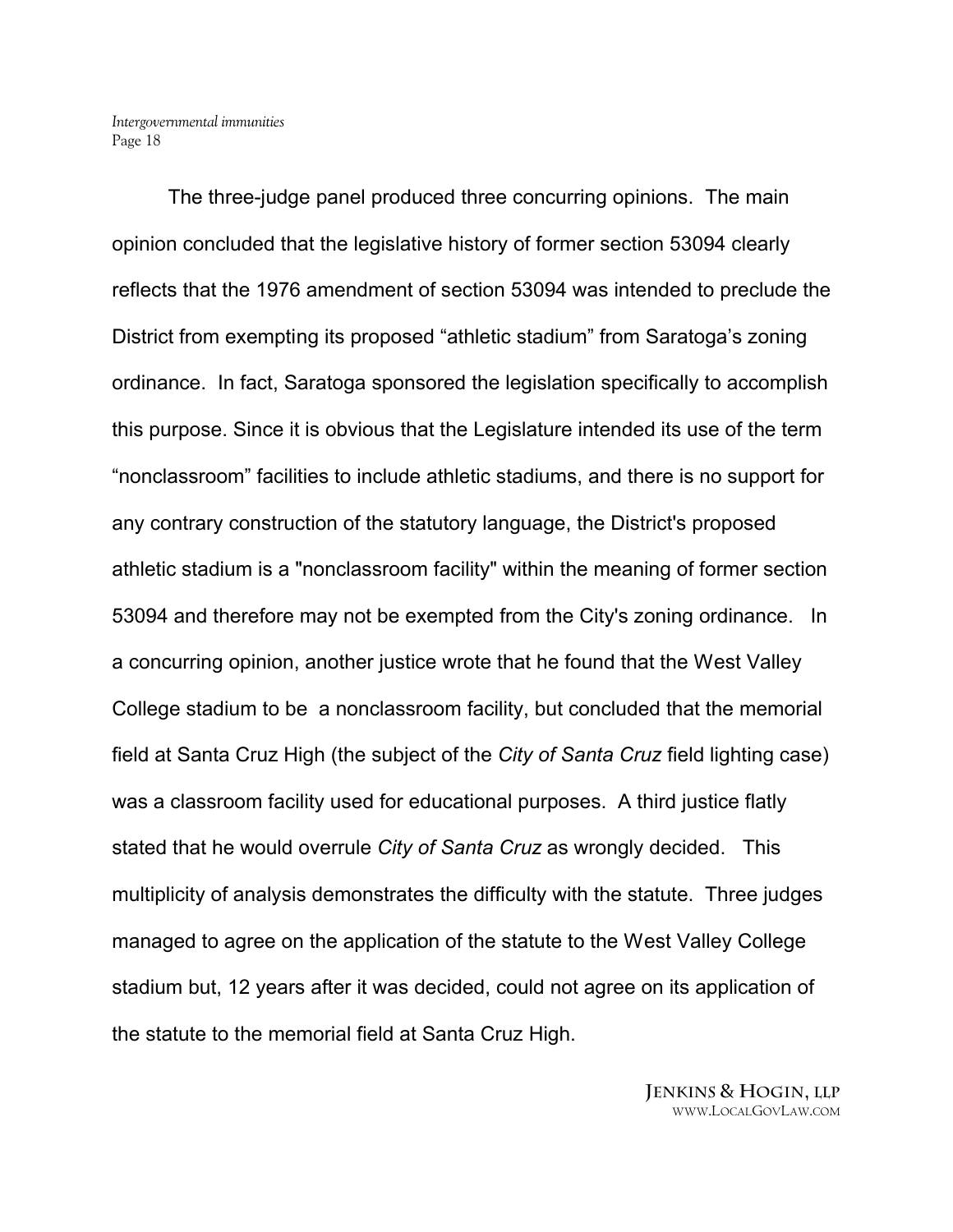A petition for review in currently pending in the Supreme Court.<sup>7</sup>

### **Summary and conclusion**

These cases raised several examples of state agencies looking to expand their ability to avoid local regulation. Why can't the state use its immunity to raise funds to continue its good works? Streisand gave the house to the state and the state rents it for a wedding event, immune from local zoning, so what? If it is too expensive for the water district to comply with the zoning laws and it could use its property for some water-related uses, why not all? And, come on, everyone knows many lessons are learned in the school football stadium. It's just a big classroom, with a scoreboard and a hot dog concession stand.

In each of these cases the court has concluded that the state had waived governmental immunity with respect to the local agencies. In all three cases, the court engaged in focused statutory construction to reach its conclusion. The courts seem respectful of local zoning and unwilling to run roughshod over local government. However, the state agencies are generally insistent on their positions and persistent in their efforts to avoid local regulation. Stay alert.

<sup>&</sup>lt;sup>7</sup>The City of Saratoga is represented by Tamara Galanter of Shute, Mihaly & Weinberger, who also assisted in the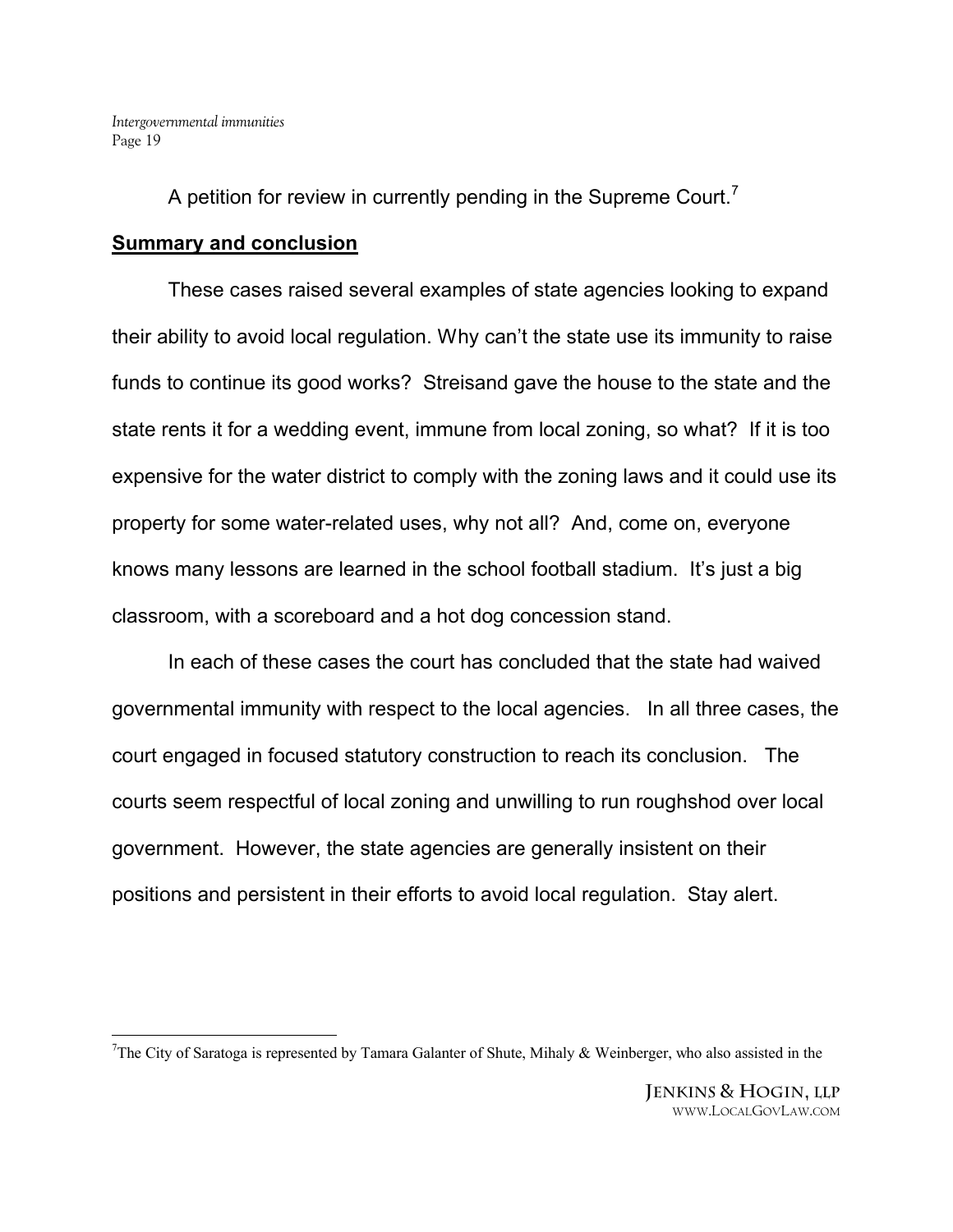Attachments: Exchange of letters between AG and City Attorney re doctrine of governmental immunity Sunday July 14, 2002, *LA Times* article Topsail brief

My thanks to Michael Colantuono who edited this paper.

#### ADDENDUM TO PAPER ON INTERGOVERNMENTAL IMMUNITIES

Since completion of the main paper, the Legislature enacted and the Governor signed into law SB 1711 (Costa), superseding and, in effect, reversing the decision of the Court of Appeal in the *Topsail* case discussed commencing at page 11 of the paper. The new law amends Government Code Section 53091, in part, by adding the word "treatment" so that subsections (d) and (e) now read as follows:

(d) Building ordinances of a county or city shall not apply to the location or construction of facilities for the production, generation, storage, **treatment**, or transmission of water, wastewater, or electrical energy by a local agency.

(e) Zoning ordinances of a county or city shall not apply to the location or construction of facilities for the production, generation, storage, **treatment**, or transmission of water, or for the production or generation of electrical energy, facilities that are subject to Section 12808.5 of the Public Utilities Code, or electrical substations in an electrical transmission system that receives electricity at less than 100,000 volts. Zoning ordinances of a county or city shall apply to the location or construction of facilities for the storage or transmission of electrical energy by a local agency, if the zoning ordinances make provision for those facilities.

(Emphasis added).

editing of this paper.